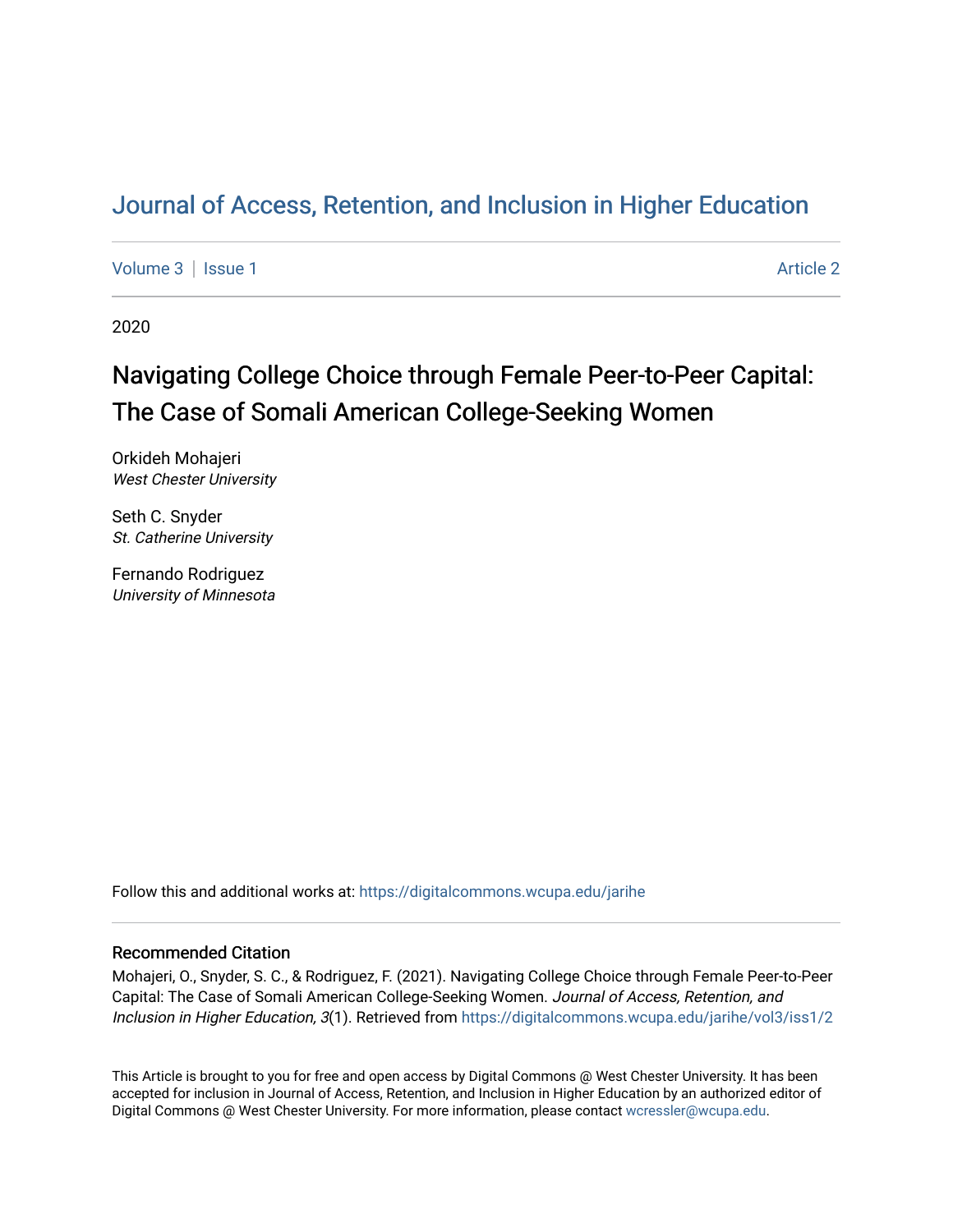Mohajeri et al.: Navigating College Choice through Female Peer-to-Peer Capital: Th

*ARTICLE 5* 

## Navigating College Choice through Female Peer-to-Peer Capital: The Case of Somali American College-Seeking Women

**Orkideh Mohajeri, PhD,** *West Chester University* **Seth C. Snyder, PhD, St. Catherine University Fernando Rodriguez, PhD, University of Minnesota – Twin Cities**

#### **ABSTRACT**

**In this article, we argue that higher education and student affairs has failed to pay sufficient attention to the role of female peer-to-peer social and navigational capital in college choice processes, especially among first-generation, underrepresented, and minoritized collegeseekers. While Community Cultural Wealth (Yosso, 2005, 2006) highlights valuable forms of capital that marginalized, college-bound populations draw on, the general scholarship employing this model does not sufficiently account for the role of female peers as a connective thread that weaves various forms of capital together to support college choice. We consider the case of a group of Somali American undergraduate women attending a predominantly white-serving institution of higher education to illustrate the ways in which these college-seekers use female peer capital to access and negotiate college choice processes. Implications for higher education practice and research are examined.** 

Keywords: Female, peer-to-peer capital; College choice; Somali American students; Community Cultural Wealth

#### **Introduction**

College access for first-generation, underrepresented, and minoritized (URM) students has been investigated across the social sciences. Scholarship identifies forms of capital that enable majoritized students to more readily access college, and which URM students, families, and communities lack (e.g. Perna, 2000a, 2000b). Yosso (2005, 2006) turns away from deficit perspectives of racialized and marginalized communities, elaborates six forms of Community Cultural Wealth (CCW), and reframes "capital" among these college-seeking populations. In this work, we push the CCW framework further by arguing that it does not pay sufficient attention to female peer-to-peer capital. We use the case of Somali American women<sup>1</sup> students attending a predominantly white-serving institution of postsecondary education (PWI) to argue that this form of capital must be highlighted as a key component of CCW. Somali American women students represent a distinct group of first-generation, URM college-seekers who do not typically have access to traditional forms of college-going capital, but instead rely strategically and effectively on female peer capital. Their experiences can inform higher education's understanding of college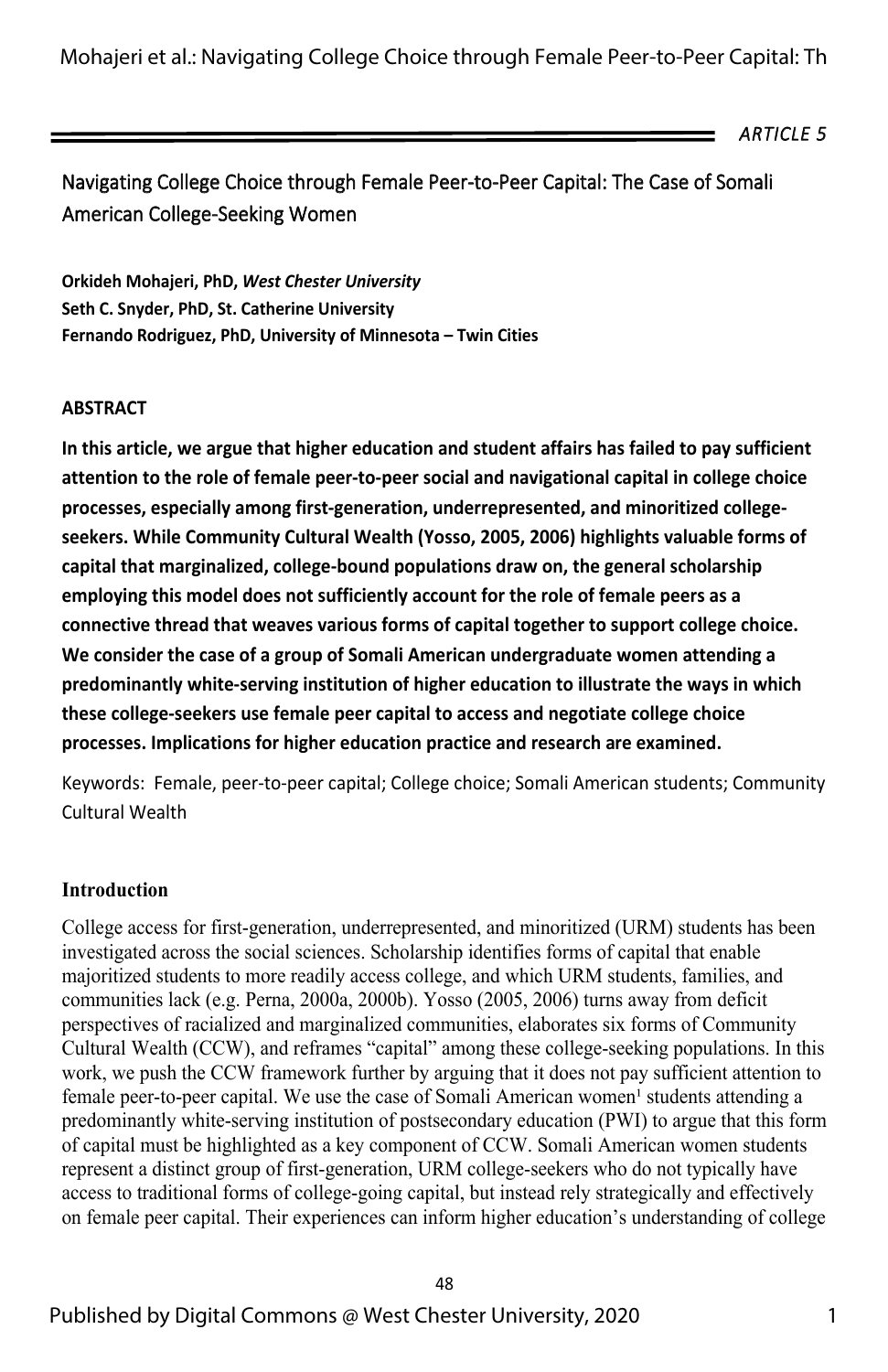<sup>1</sup> We used an open-ended question, "What is your gender identity?" in the demographic form that was administered to participants, with the aim of being inclusive of individuals who identify as non-binary. All nine participants identified as "female" and cisgender. Thus, following their chosen gender identification, throughout this work, we use "woman" and "female" interchangeably.

 choice for other first-generation, URM college-seekers. The specific research questions guiding this study are:

- 1. How do Somali American women access higher education?
- 2. What supports do Somali American women draw on as they aspire to college and manage the college choice process?

This paper first reviews literature on college choice, including Yosso's (2005, 2006) CCW. Next, we contextualize the case of Somali American women collegians. We then detail our methodological and analytical approaches and present our findings. The voices and narratives of participants are centered, as they illustrate their tenacious seeking of college knowledge through female peer networks. Finally, implications for centering this form of CCW by higher education practitioners are considered, and areas for additional research are elaborated.

This study contributes to the literature by underscoring an underexamined aspect of social and navigational capital – that which is provided by female peers. We argue that this form of capital is particularly productive in guiding female college-seekers to gain detailed information, find encouragement, build on the success of peers, and foster a culture of collectivist competition and striving for college success. Overlooking the contributions of women is already a widespread habit in academic analyses, even more so when considering those who are young and minoritized (Ahmed, 2017; Armato, 2013; Savigny, 2017). Instead, we highlight this form of wealth – that is, female, peer-to-peer social and navigational capital – and urge higher education professionals to incorporate this resource into college choice programming.

#### **Literature Review & Theoretical Framework**

Rational choice models are often relied on to explain college choice. These models, like Perna (2000a, 2000b, 2006) and others (Cho et al., 2008; Nora, 2004; Perna & Titus, 2005), assert that college choice is made by drawing on forms of economic and habitus capital, both concepts adapted from Bourdieu (1977/2013). Such capital is composed of the skills, resources, and knowledge needed over time to gain access to college. In arguably the most robust iteration of this approach, Perna (2006) builds a model that assumes that individual students make rational choices for initial college enrollment, and that each student makes these decisions within a nested system of layers of situated context. Thus, demand for higher education (made up of academic preparation and achievement) and supply of resources (family income and financial aid) are compared with the expected benefits (both monetary and non-monetary) and expected costs (direct college costs and foregone earnings) of college attendance. This calculation leads to a student's choice of college.

Smith and Fleming (2006) reason that these models are based on the experiences of white students, white parents – and we add – normative U.S. culture, which is deeply individualistic, ethnocentric, and steeped in whiteness as a system of hegemonic dominance. Therefore, what these models cast as "normal" processes and steps in college choice are actually based on experiences and data from a specific group of students and families (Kiyama & Harper, 2018). In other words, conceptions of inputs are biased towards recognizing and normalizing those that center white, upper and middle class, "American" families, thus constraining the ability to see the strengths and wealth that non-white, lower class, immigrant and refugee families bring to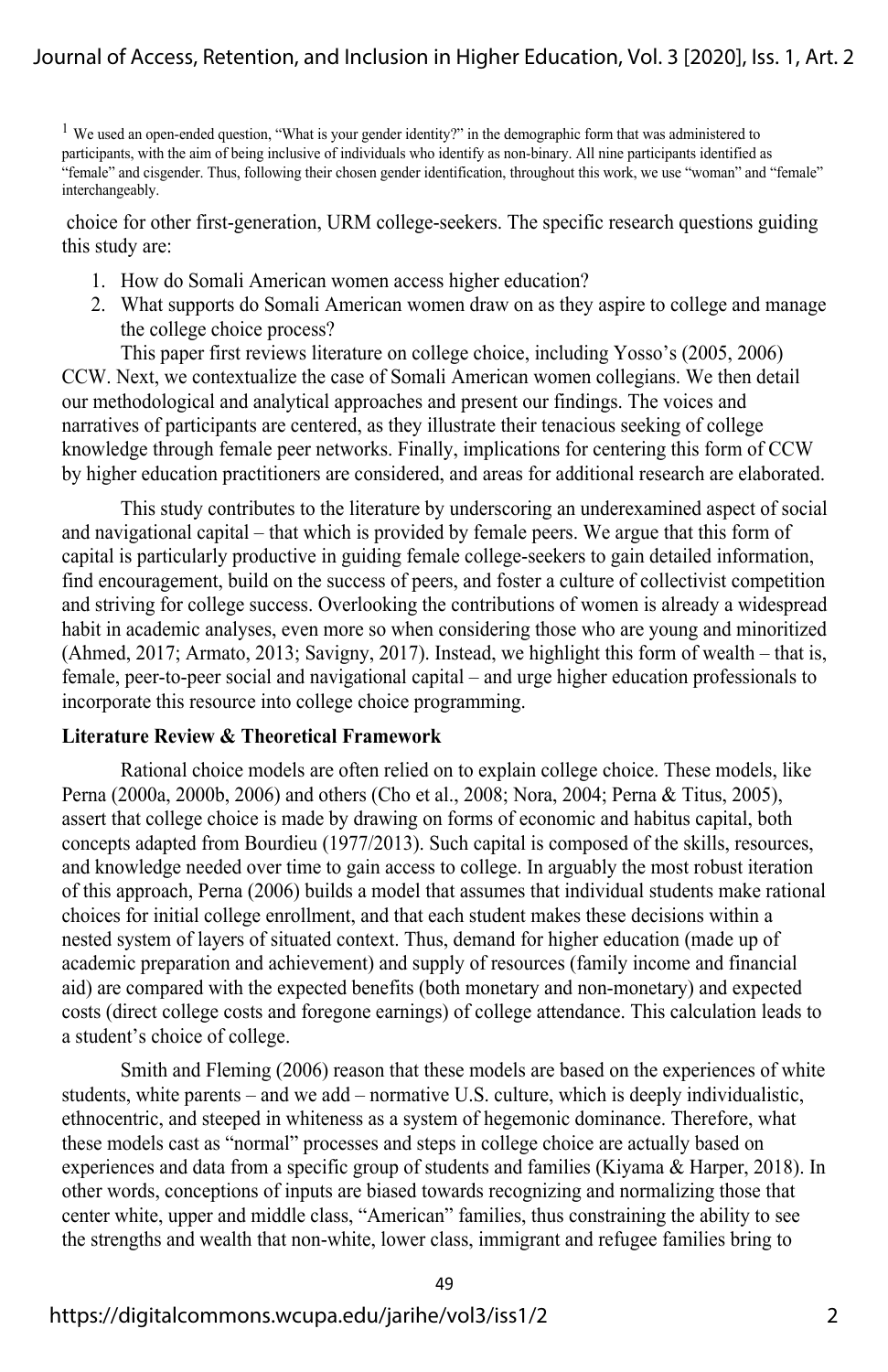## Mohajeri et al.: Navigating College Choice through Female Peer-to-Peer Capital: Th

college-going processes. A number of scholars (Jayakumar et al., 2013; Nora, 2004; Oakes et al., 2002; Oakes, 2003; Oseguera, 2013; Pérez Huber, 2009; Rios-Aguilar & Kiyama, 2012; Yosso, 2005, 2006) have articulated college choice models that push up against normative models.

#### **Community Cultural Wealth**

Drawing on Critical Race Theory, Yosso (2005, 2006) abandons deficit perspectives on racialized and marginalized communities and elaborates six forms of Community Cultural Wealth (CCW) that exist in abundance in many communities. These include aspirational, navigational, social, linguistic, familial, and resistant capital (see Figure 1). Yosso (2005) defines these as "an array of knowledge, skills, abilities and contacts possessed and utilized by Communities of Color to survive and resist macro and micro-forms of oppression" (p. 77).

#### **Figure 1**



*A model of community cultural wealth.* Adapted from Yosso, 2005.

*Aspirational capital* centers on hopes for the future, dreams, and goals "even in the face of real and perceived barriers" (Yosso, 2005, p. 77). This capital derives from parental encouragement, storytelling, and the cultivation of aspiration. *Familial capital* is cultural knowledge that "carr[ies] a sense of community history, memory and cultural intuition" (Yosso, 2005, p. 79). This entails collectivist responsibility and belonging, certainly beyond the nuclear family, including "lessons of caring, coping" and "inform[s] our emotional, moral, educational and occupational consciousness" (p. 79). *Linguistic capital* consists of abilities, knowledge, and insights that come from multilingualism, such as storytelling, poetry, music, and other art. *Social capital* comprises "network[s] of people and community resources" that aim to uplift larger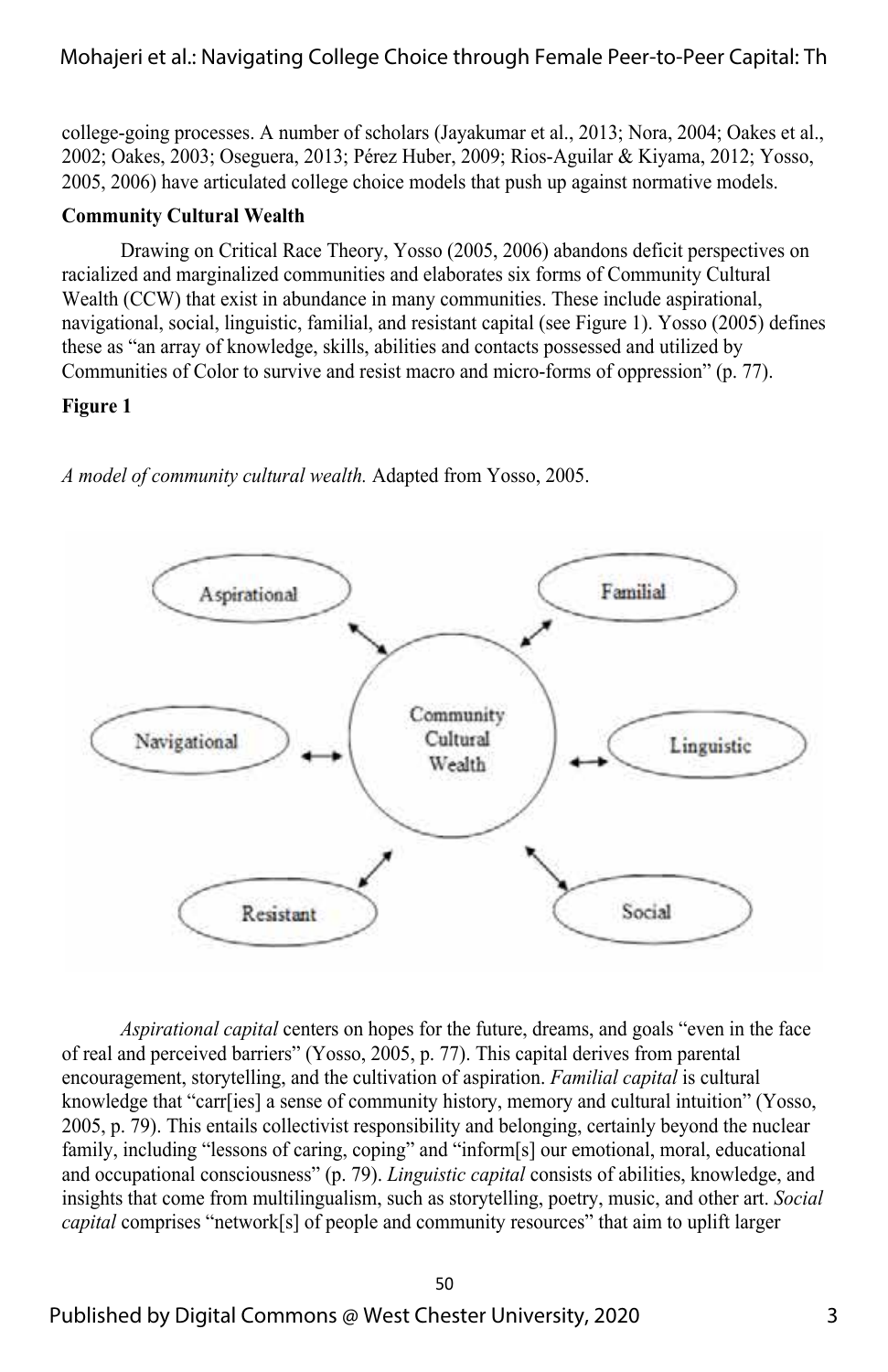communities (Yosso, 2005, p. 79). *Resistant capital* is "knowledges and skills fostered through oppositional behavior that challenges inequality" (p. 80). *Navigational capital* includes "skills of maneuvering through social institutions," particularly those not designed for Indigenous folks and people of color (Yosso, 2005, p. 80). Both Yosso's and subsequent work employing her model assert that forms of capital overlap, interplay, and co-construct resources for collegeseekers.

#### **The Case of Somali American College-Seekers in the Twin Cities Area**

Since 1992, large numbers of Somali refugees and immigrants have moved to the Twin Cities metropolitan area, and this region now constitutes one of the largest residential hubs in the U.S. (U.S. Office of Refugee Resettlement, 2004). The 2015 Census estimates that there were some 57,000 Somali Americans in Minnesota, although other estimates range from 30,000 to 100,000 (Wilhide, n.d.). Somalis have become part of the landscape and culture of the region. They are productive members of the larger community, contributing to the economic, political, and cultural health of the area (Bigelow, 2010; Carlson, 2007).

Pursuit of education is strongly valued among Somali Americans (Bigelow, 2010; Johnson, 2018). There is little published data about secondary and postsecondary enrollment and completion, but what does exist notes that "Somali student achievement ... has been consistently lower than white, native English-speaking peers' academic achievement" (Johnson, 2018, p. 9). Unlike other "model minority" African immigrant college-goers, Somali Americans don't often come to college with deep sources of financial capital or parental college knowledge (George Mwangi, 2018; Minnesota Compass, n.d.). However, a group of undergraduate women students attending a public institution seem to persist at higher than average rates as they pursue their postsecondary education. We use this case to explore how female peer capital serves as a source of CCW.

#### **Method**

#### *Participants and Data Collection*

Data came from 11 semi-structured interviews conducted from Fall 2015 through Summer 2017 with nine undergraduate Somali American women students attending a PWI. The initial round of nine interviews was conducted in Fall 2015 and Spring 2016. Participants were asked about college choice, the role of family, conceptualizations of higher education, and experiences in the classroom and on campus. Interviews lasted between 1.5 to 2.5 hours each. The second round of interviews was conducted with two of the nine women in Summer 2017, in order to follow up on experiences on campus after the contentious presidential election of 2016 and the anti-immigrant, Islamophobic rhetoric that targeted Somali Americans (Abdi, 2019; Stassen-Berger, 2016). Questions in the second round were less structured and focused on student sense of belonging on campus, the general racial climate, and several recent hate crimes.

Below are the demographic characteristics of the nine participants (Table 1). All identified as "female" and Muslim. Ages ranged from 18 to 29 years old, with the eldest being an individual who returned to college after several years off. Seven participants came from lowincome backgrounds, and two were middle-income. All participants were naturalized U.S. citizens. The range in number of years lived in the U.S. was wide, from only six years to 25 years.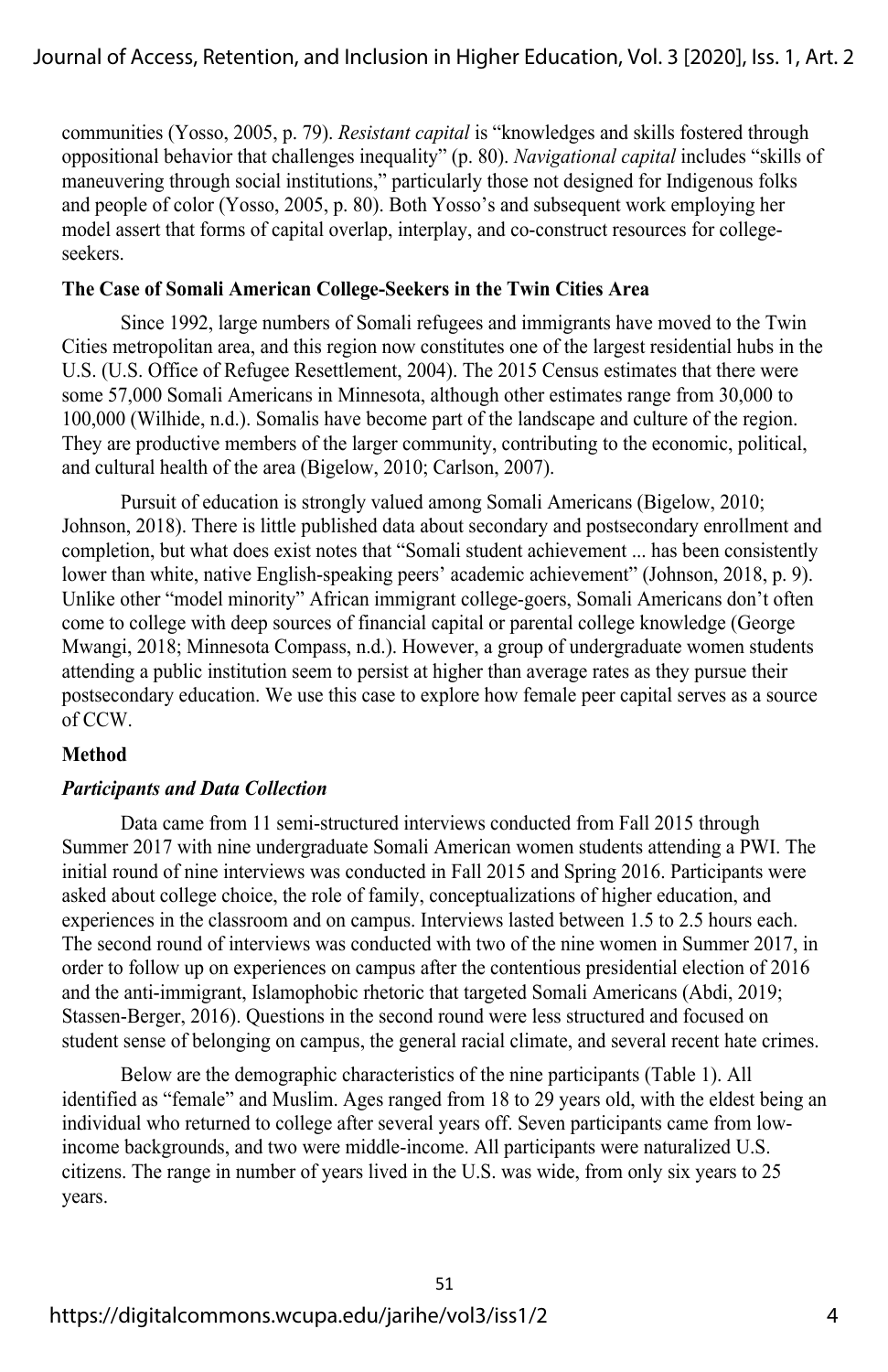### **Table 1**

| Demographic Characteristics |  |
|-----------------------------|--|
|-----------------------------|--|

| Age | Gender | Citizenship  | Years in<br>U.S. | Religion | Socioeconomic<br><b>Status</b> | 1 <sup>st</sup> to Attend<br>College? |
|-----|--------|--------------|------------------|----------|--------------------------------|---------------------------------------|
| 19  | Female | U.S.         | 19               | Islam    | Middle income                  | No                                    |
| 19  | Female | U.S.         | 8                | Islam    | Low income                     | N <sub>0</sub>                        |
| 20  | Female | U.S.         | 20               | Islam    | Low income                     | Yes                                   |
| 20  | Female | U.S.         | 10               | Islam    | Low income                     | N <sub>0</sub>                        |
| 18  | Female | U.S.         | 13               | Islam    | Low income                     | No                                    |
| 20  | Female | U.S.         | 6                | Islam    | Low income                     | Yes                                   |
| 20  | Female | U.S.         | 12               | Islam    | Low income                     | No                                    |
| 18  | Female | U.S./Somalia | 13               | Islam    | Middle income                  | N <sub>0</sub>                        |
| 29  | Female | U.S.         | 25               | Islam    | Low income                     | Yes                                   |

## *Data Analysis*

Interviews were transcribed verbatim. The research team began analysis by individually reading the transcripts multiple times and generating a list of codes inductively (Saldaña, 2016). We each noted emerging understandings about the data alongside the margins of the printed transcripts. The team then met to compare and contrast initial codes, summarized what we had each tentatively learned, and identified and constructed together a broad range of themes.

Team members then reviewed individual transcripts a second time, specifically focusing on forms of CCW (Yosso, 2005, 2006). We also marked related components, for example, denoting "siblings" as a sub-code affiliated with familial capital, or "tutoring" as a sub-code affiliated with navigational capital. The team met again, compared codes, and assembled themes. This second cycle of analysis revealed the ways in which Somali American women relied on various forms of CCW to support their college-going aspirations. Specifically, data related to familial, aspirational, social, and navigational capital illuminated the ways in which participants assembled resources, made plans, and worked to secure desired outcomes. We use pseudonyms in order to protect participants' identities.

## *Researcher Positionalities*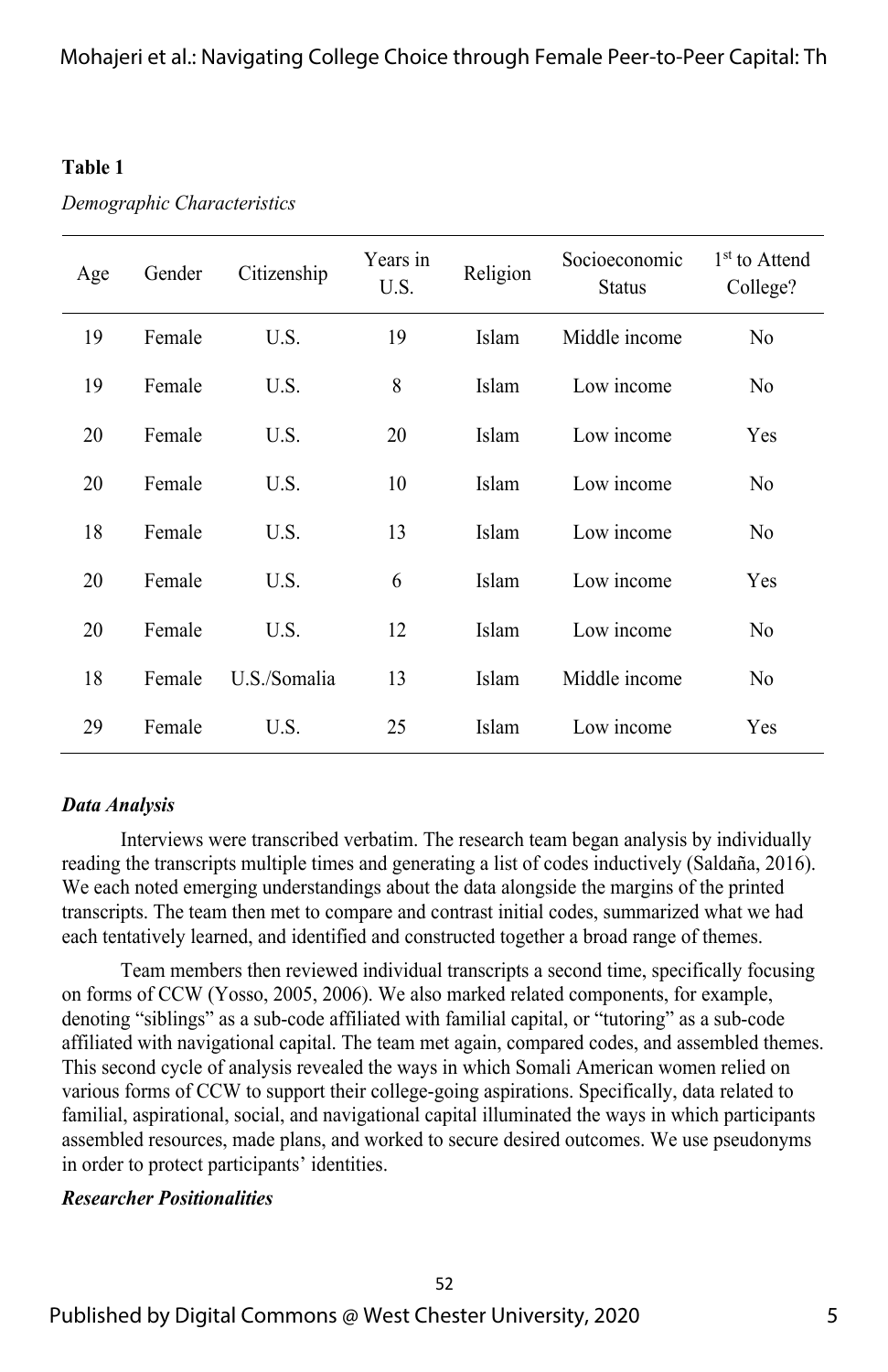While a thorough reflection is beyond the scope of this manuscript, it is critical to acknowledge that researcher positionalities influence both data collection and analysis. As such, we were thoughtful about what roles each of us would play. Since Orkideh is a generation 1.5 immigrant, is the most familiar with Muslim culture, and identifies as a cisgender woman, she served as the sole interviewer. She worked to establish rapport and create an open setting for the interview conversations. Seth and Fernando focused solely on analysis.

## **Findings**

All forms of CCW were evident across the data, although social and navigational capital seemed to play the most critical role in facilitating college choice. In addition, various forms of CCW often intertwined to work together. Below we present five components of CCW that stood out as powerful supports that Somali American women reported drawing on. We argue that the thread which runs through all the forms of CCW is that of female, peer-to-peer capital. It serves as a fastening agent that binds these resources and strategies together.

## *Ambient Parental Support*

Most participants reported strong parental support for their college aspirations. Students expressed that their families valued and promoted achievement of higher education for all children within the family. Parents who had not attended school in the United States could not lend personal expertise to college choice (George Mwangi, 2018). Additionally, parents were often physically absent (e.g. working in another country, working a second or third job, divorced). Instead, parents offered ambient support through providing spending money, transportation, and encouragement.

## *Guidance from Peer-aged Siblings*

All participants came from families with multiple siblings, and participants reported learning specific advice from female siblings who were close in age to themselves. Some students learned about college options from older siblings who had been the first in their families to attend high school in the U.S. Participants referenced siblings' successes and challenges to make course corrections that would increase their own chances of success in bachelors' programs. For example, Aliya expressed:

...my sisters have been going to [community college] for about, like six years, or like four years now, when the idea was two years [of community college] then transfer back [the credits toward a bachelor's degree at a four-year institution], but they are still, you know, like almost stuck...

Sibling role models encountered barriers at community college such as limited financial aid, challenges in balancing family responsibilities with course schedules, and ineffective or inaccessible advising. Aliya reported that for her sisters, "it isn't really their fault. It's just how they always have to stop their -- pause their education for a bit, and work, and then go back again, and sometimes do [school and work] simultaneously." Thus, Aliya decided to attend a four-year school immediately following high school. She learned from her sisters that balancing full-time school with full-time work caused significant challenges, and thus decided to pursue her degree on a full-time basis.

## *Taking College Credits during High School*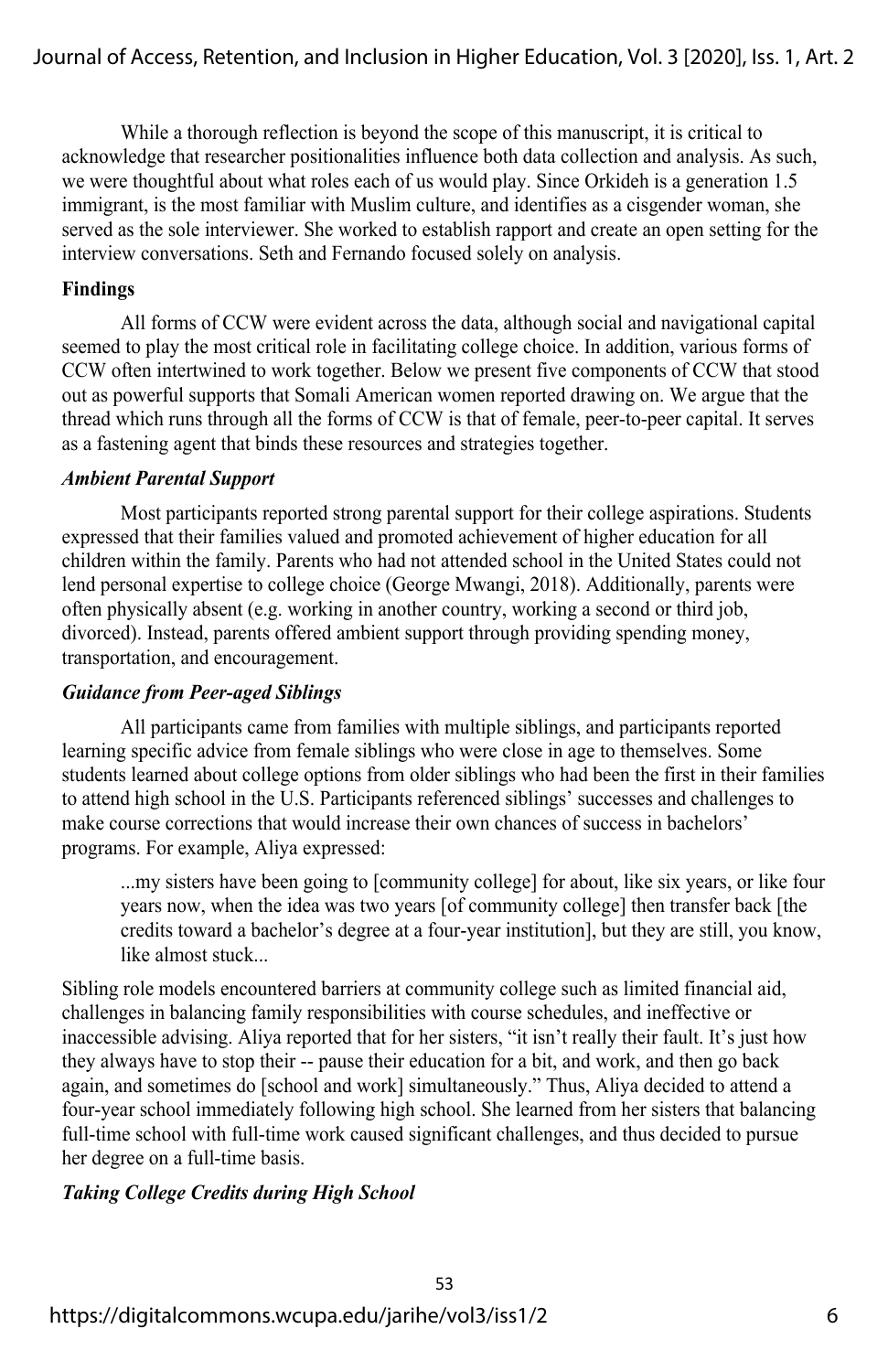## Mohajeri et al.: Navigating College Choice through Female Peer-to-Peer Capital: Th

Minnesota offers high school juniors and seniors opportunities to take college classes in a high school or community college setting, thus earning college credits. Many participants reported pursuing this route, in order to come into college with credits already completed and thus, to graduate with their baccalaureate degree in less than four years. For example, Muna earned 35 credits at a local community college. Another student, Talia, explained how she learned about post-secondary enrollment options (PSEO):

Well, I was a nosy kid ... So, there were kids in our school that did PSEO before us ... and so I would ask them questions about it, and then I went to the counsellor and I asked her about it … I would do the research for it, and so I look[ed] up everything I didn't know about it, and ... I made sure that I was on track for everything that they had.

In the narrative above, Talia learned about the details of PSEO from fellow students and her school counsellor, but her individual initiative, research, and persistence were instrumental in allowing her to access this resource.

Fatimah's story about learning about PSEO is similar. She asked her friends and learned that some were already taking college credits at community colleges during their junior and senior years. Although her own high school did not formally offer this program, Fatimah pursued it on her own. Not only did these students realize that entering college with earned credits would ease their transition to baccalaureate education, but they were also already engaged in activities that prepared them for their college choice as high school juniors. They created opportunities for themselves which the institutions around them did not always offer. The navigational capital that this enhancement required is exceptional, especially for a pre-college individual with limited U.S. college knowledge.

#### *Participation in College Preparatory Programs*

Participants reported joining college preparatory programs such as College Possible, AVID, Genesis Works, and TRIO Upward Bound, where students obtained valuable information and guidance. Muna explained that program mentors "guided" and "pushed" her to "apply to as many scholarships in all the different colleges that I wanted to apply to." Maryam's cousins insisted that she get involved with TRIO, a federal program designed to prepare individuals from disadvantaged backgrounds for college. Throughout her high school career, Maryam came to campus as many as four nights per week in order to attend TRIO activities. In addition, she enrolled in PSEO and took courses at a local community college. This frequency and total amount of time on two different college campuses surely helped Maryam develop a sense of herself as a college-going individual.

Many students credited college access programs with helping advance their financial literacy. Students took advantage of program support to complete scholarship and financial aid applications. After being accepted for admission, many students made sophisticated decisions about paying for college. Aliya described using a cost calculator that helped her debunk the myth that the school with the lowest sticker price would always be the most affordable. Between needbased aid and scholarships, she ended up attending college with no direct out-of-pocket expenses. Talia and Maryam had similar stories. Talia explained how one institution essentially covered her full tuition, making her final choice clear:

[M]e and my friend, we applied to a lot of colleges. She applied to, like, 11, and I applied to, like, 7 of them… but I didn't go to them because of the financial factor, like they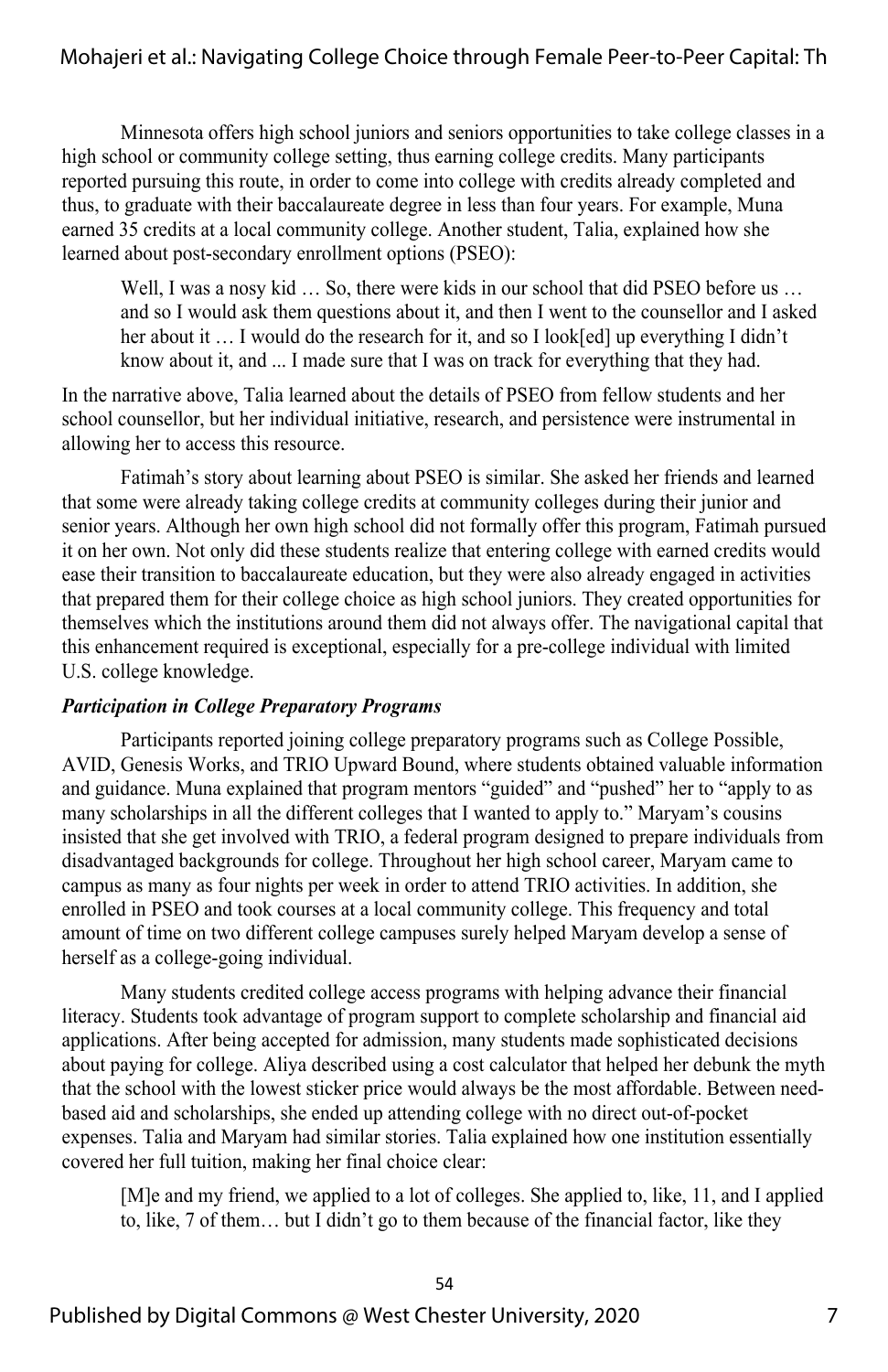weren't willing to pay full, all my tuition, and the [PWI] was willing to pay all my tuition, and I got some money back as well.

#### *Networking with Female Peers*

Another source of guidance entailed the sharing of information with community members, even among newly made acquaintances. Maryam explained that whenever she saw "another Somali girl" in any of her community college classes, they "just naturally pull together" and "she was just telling me all this stuff" about college and related opportunities. Maryam's use of the word "naturally" highlights the attraction of community members to one another and their commitment to the success of the larger collective. Participant stories revealed the frequency and depth of information exchange among community members. In one impressive anecdote, Talia recounted boarding public transportation with a friend, and within minutes, befriending another Somali American woman who was already seated. Talia told the new acquaintance:

'Oh, we're like, we're about to become [high school] seniors. We are looking for programs and whatever' … and she said, 'Oh, you know, there's a cool program called [program name].' ...so I wrote it down … And so, the next day I went online. I found that I couldn't apply until like the spring, early spring. So I waited, and then I applied early spring. I did the interview that they required. I did the crash course over the summer, and then I [got the internship].

This particular internship program not only strengthened Talia's college application materials, but also provided a college scholarship. This account exemplifies how community members turned to each other "naturally" through networking and exchanged critical information in order to advance higher education among the Somali American community as a whole.

#### **Discussion and Implications**

The findings above show that family, community, schools, and programs were all part of a network of social and navigational capital that contributed to the college choice experiences of these women. However, it is clear that female peers were a key instrument in unlocking these sources of college-going capital. For example, these students learned about PSEO and College in the Schools (CIS) from female peers. They learned about various college preparatory programs from female peers. They were encouraged by peers to persist in these programs, and to take advantage of their offerings. Respondents reported attending college preparatory programs with other peers, almost every night of the week. Over time, respondents competed with one another for admission to various colleges. These female peers processed and discussed possibilities with one another, including how many schools to apply to, the range of institutional types, and the financial aid packages offered. They encouraged each other to make the best decisions for their individual situations.

Female peers looked for one another in classrooms, buses, and other settings, were drawn to one another, and engaged in strategic networking. Respondents listened to the advice of peeraged female siblings and cousins and learned to avoid challenges that tripped up family members. Findings show that female peer capital is the thread that weaves through every form of guidance and support that these women accessed in the college choice process. In each case, it was interaction with female peers, advice from female peers, competition with female peers, and data exchange with female peers that initiated and upheld pursuit of postsecondary education.

55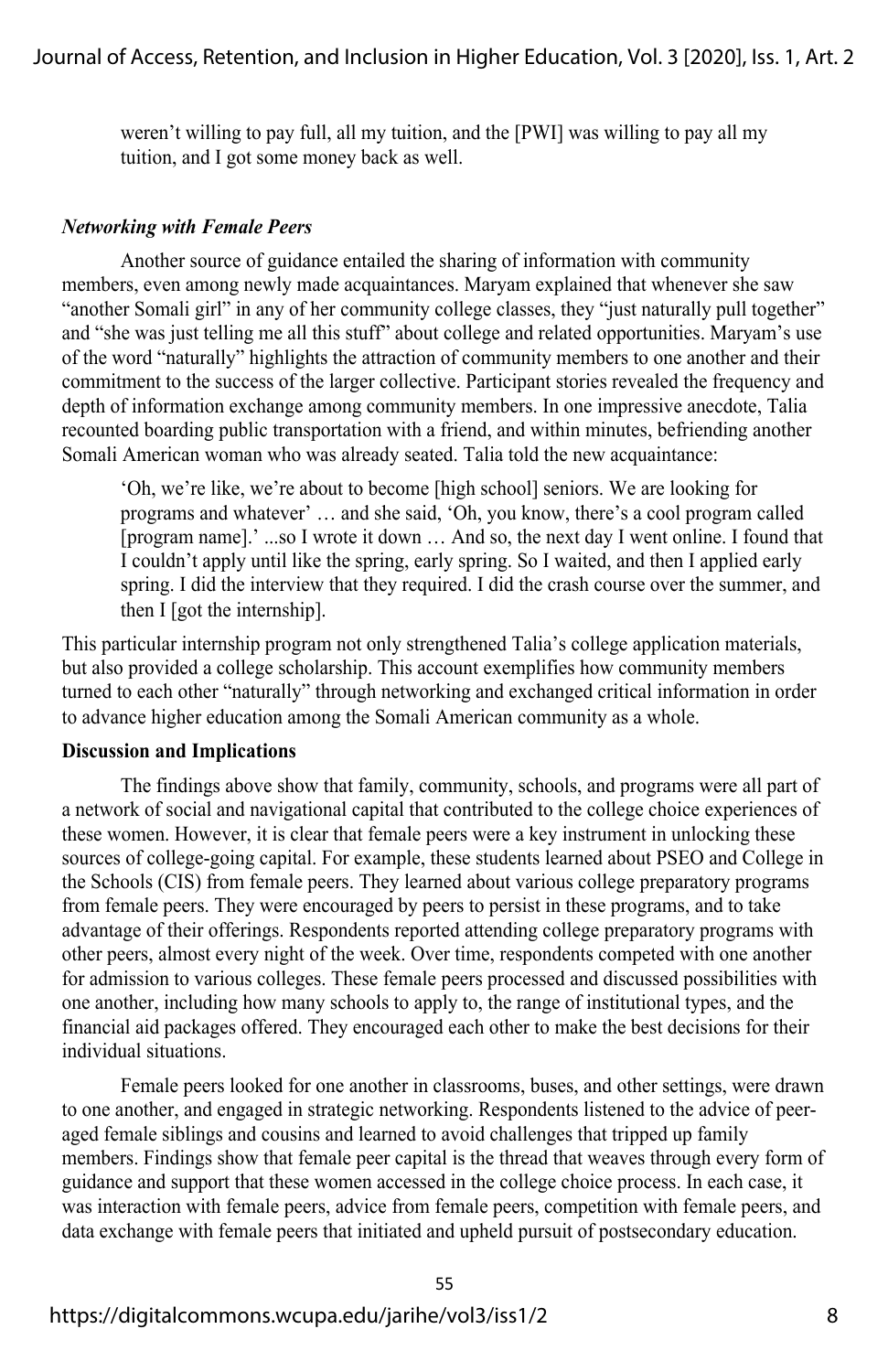Overlooking the contributions of women is already a widespread habit in broader society (Ahmed, 2017), and certainly in academic analyses (Armato, 2013; Savigny, 2017), even more so when considering women who are young, underrepresented, and minoritized. Thus, it is critical to highlight the role of female, peer-to-peer capital as a thread weaving through and connecting college choice resources for women college-seekers. Female peer capital is productive in guiding college-seekers to gain detailed information, build upon one another's progress, and strive for success in college.

## *Implications for Higher Education & Student Affairs Practice*

Higher education and student affairs practice would benefit by recognizing female peers as one of the most potent sources of college information, as well as an interconnecting thread running through college choice processes. This has implications for many facets of higher education, such as college access programming, admissions, orientation, housing, campus activities, and more. For example, college access programs can anticipate that URM collegeseeking women will look to one another for insider information, encouragement, and accompaniment. Such programs could restructure offerings to facilitate this support by prioritizing the hiring of female peer coaches or encouraging female peers to attend activities together. Admissions offices could also redesign their efforts. For example, information sessions and campus tours can welcome participation by groups of female peers, rather than by family groups alone. Information sessions could be held in traditional women's spaces and could be facilitated by female peers. Parallel adjustments could be made for campus orientation and other annual events.

There are also implications for retention and persistence. Administrators could intentionally design housing to allow first-generation URM women to live near one another or to participate in activities in groups. Higher education faculty and staff should work to center collectivist orientations and motivators – such as female peer capital – as valuable, in their programming and curricula, realizing that current conceptions of U.S. college motivations and success are deeply informed by individualistic norms and practices.

#### *Future Research*

The need for further research on female peer capital in college choice is evident. Studies on female peer capital among other URM populations are needed, both in the U.S. and in other national and regional contexts. Future research might break down the role of female peer capital in each of the three stages of the college choice process (Hossler & Gallagher, 1987; Cabrera & La Nasa, 2000). Comparing female peer capital across institutional types, such as community colleges, private institutions, and research universities would also be valuable. Furthermore, how does peer capital show up for college-seeking URM men? Are there differences in how and when URM male and female students seek peer capital? More importantly, does peer capital play a role in the concerning gender gap that appears across college admissions, retention, and graduation rates?

## *Conclusion*

We applied Yosso's (2005, 2006) theory of CCW to the case of nine Somali American college women enrolled at a PWI to investigate successful college choice. Findings revealed that female peer capital was an interwoven, connective thread running through the various forms of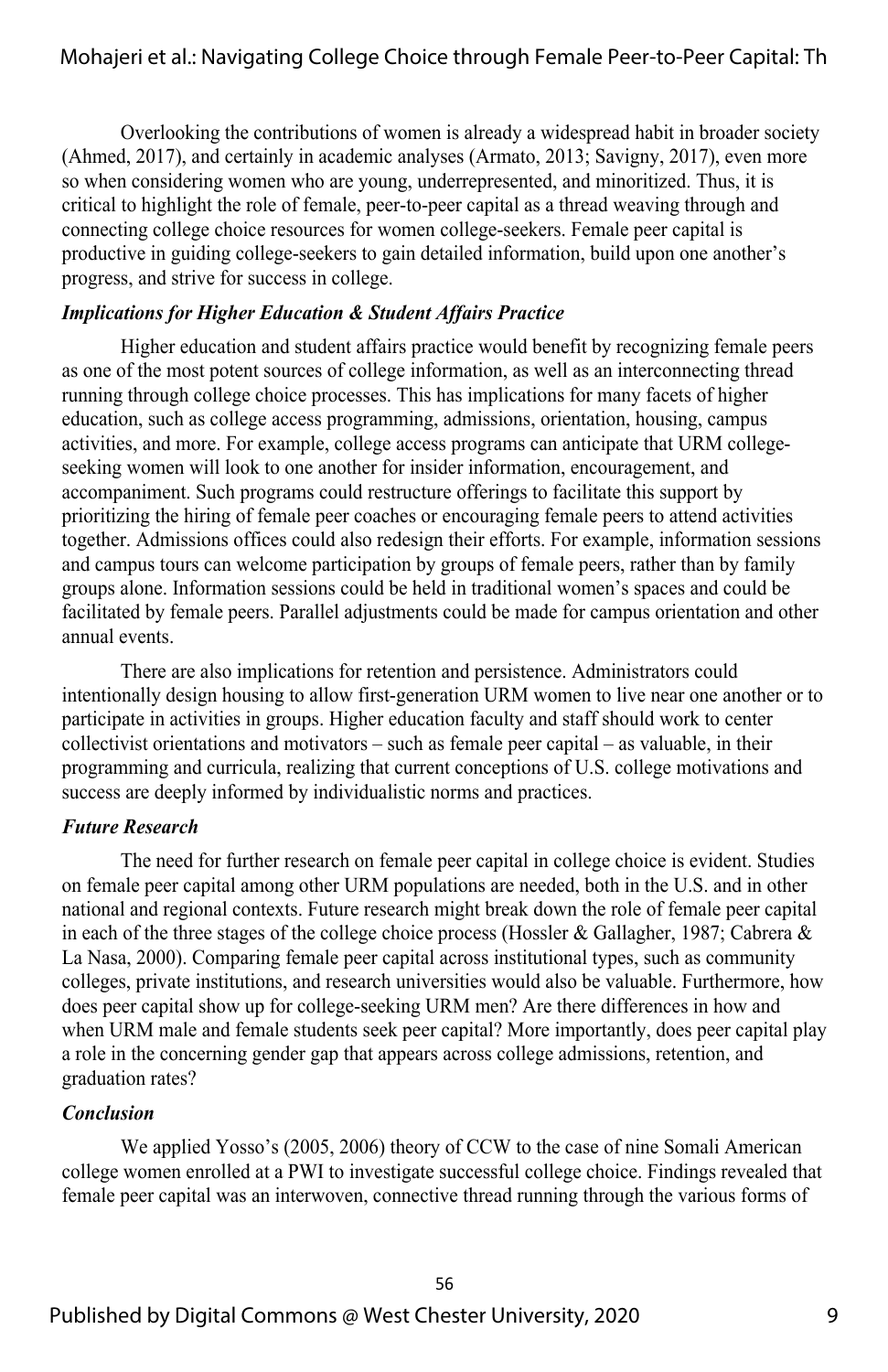capital that college-seekers relied on. Attention to female peer capital can inform practice and research in productive and valuable ways.

#### **References**

- Abdi, C. M. (2019). The newest African-Americans?: Somali struggles for belonging. In P. Armila, M. Kananen, & Y. Kontkanen (Eds.), *The contexts of diaspora citizenship.* International Perspectives on Migration 17 (pp. 19-32). Springer.
- Ahmed, S. (2017). *Living a feminist life.* Duke University Press.
- Armato, M. (2013). Wolves in sheep's clothing: Men's enlightened sexism & hegemonic masculinity in academia. *Women's Studies, 42*(5), 578-598. https://doi.org/10.1080/00497878.2013.794055
- Bigelow, M. H. (2010). *Mogadishu on the Mississippi: Language, racialized identity, and education in a new land*. Language Learning Monograph Series. Wiley-Blackwell.
- Bourdieu, P. (2013). *Outline of a theory of practice*. (R. Nice, Trans.). Cambridge University Press. (Original work published 1977).
- Cabrera, A. F. & La Nasa, S. M. (2000). Understanding the college choice process. *New Directions for Institutional Research, 107*(2000), 5-22. https://doi.org/10.1002/ir.10701
- Carlson, B. (2007). Hard workers and daring entrepreneurs: Impressions from the Somali enclave in Minneapolis. In *The Role of Diasporas in Peace, Democracy and Development in the Horn of Africa*, Research report in social anthropology. University of Lund.
- Cho, S., Hudley, C., Lee, S., Barry, L, & Kelly, M. (2008). Roles of gender, race, and SES in the college choice process among first-generation and nonfirst-generation students. *Journal of Diversity in Higher Education, 1*(2), 95-107. https://doi.org/10.1037/1938-8926.1.2.95
- George Mwangi, C. A. (2018). "It's different here": Complicating concepts of college knowledge and first generation through an immigrant lens. *Teachers College Record, 120*(11), 1-36.
- Hossler, D., & Gallagher, K. S. (1987). Studying student college choice: A three-phase model and the implications for policymakers. *College and university, 62*(3), 207-21.
- Jayakumar, U. M., Vue, R., & Allen, W. R. (2013). Pathways to college for young Black scholars: A community cultural wealth perspective. *Harvard Educational Review, 83*(4), 551-579. https://doi.org/10.17763/haer.83.4.4k1mq00162433128
- Johnson, A. (2018). *Somali student achievement in Minnesota: A report on the largest East African community in Minnesota*. Minnesota Education Equity Partnership and Augsburg University. https://mneep.org/wp-content/uploads/2018/05/Somali-Student-Achievement-Report-Web.pdf
- Kiyama, J. M. & Harper, C. E. (2018). Beyond hovering: A conceptual argument for an inclusive model of family engagement in higher education. *The Review of Higher Education, 41*(3), 365-385. https://doi.org/10.1353/rhe.2018.0012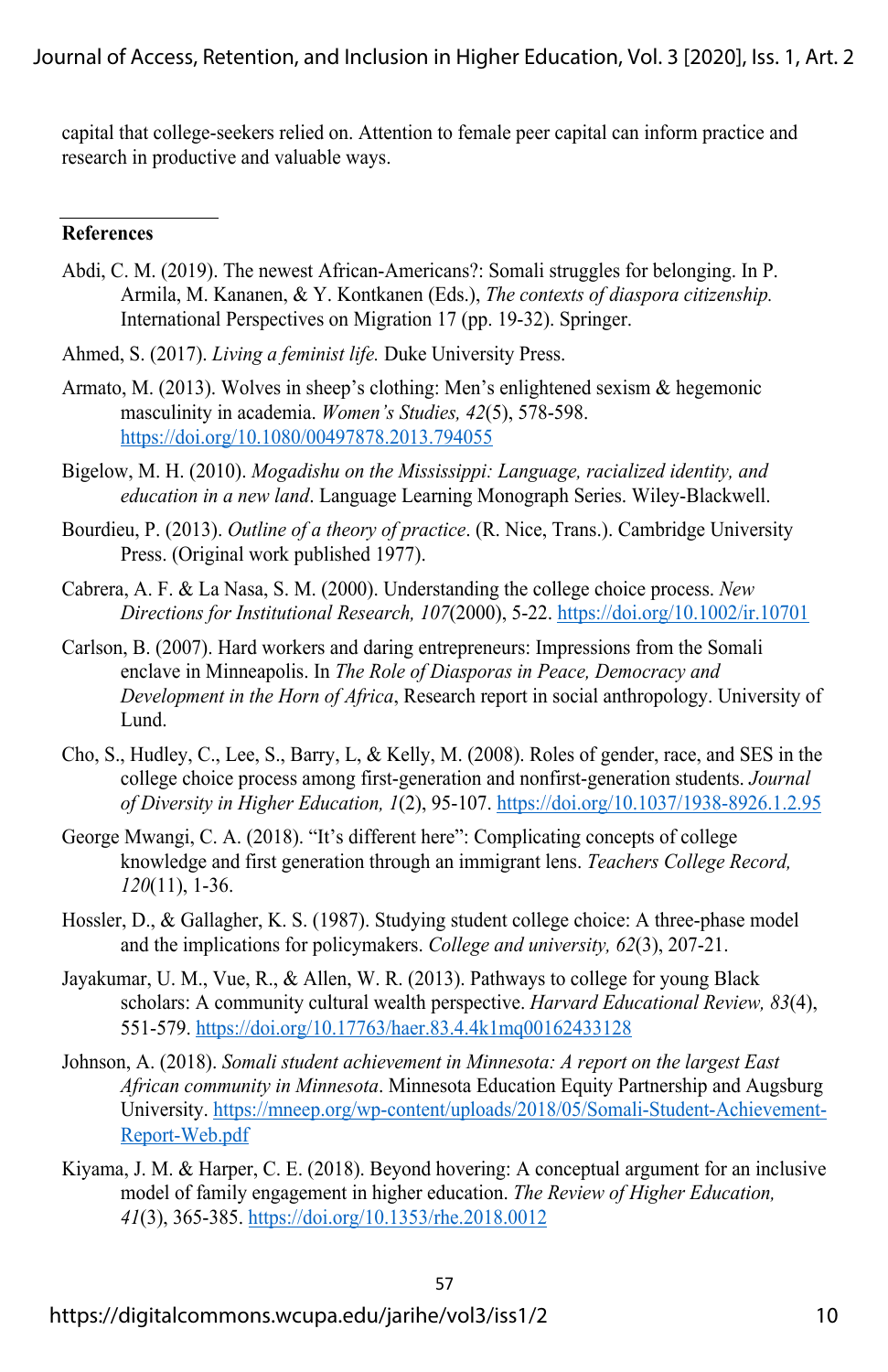- Minnesota Compass, Wilder Research. (n.d.). Groups at a glance: Somali foreign-born population, Minnesota 2000-2015. http://www.mncompass.org/immigration/groups-at-aglance-somali
- Nora, A. (2004). The role of habitus and cultural capital in choosing a college, transitioning from high school to higher education, and persisting in college among minority and nonminority students. *Journal of Hispanic Higher Education, 3*(2), 180-208. https://doi.org/10.1177/1538192704263189
- Oakes, J., Rogers, J., Lipton, M. & Morrell, E. (2002). The social construction of college access: Confronting the technical, cultural, and political barriers to low-income students of color. In W. G. Tierney & L. S. Hagedorn (Eds.), *Increasing access to college: Extending possibilities for all students* (pp. 105-121). SUNY Press.
- Oakes, J. (2003). Critical conditions for equity and diversity in college access: Informing policy and monitoring results. Los Angeles: University of California, UC/ACCORD. Retrieved from: https://escholarship.org/uc/item/427737xt
- Oseguera, L. (2013). Importance of high school conditions for college access. *Pathways to Postsecondary Success Research Brief, 7.* UC/ACCORD: UCLA. https://pathways.gseis.ucla.edu/publications/publications/201307\_HSConditionsRB.pdf
- Pérez Huber, L. (2009). Challenging racist nativist framing: Acknowledging the community cultural wealth of undocumented Chicana college students to reframe the immigration debate. *Harvard Educational Review, 79*(4), 704-729. https://doi.org/10.17763/haer.79.4.r7j1xn011965w186
- Perna, L. W. (2000a). Differences in the decision of attend college among African Americans, Hispanics, and Whites. *The Journal of Higher Education, 71*(2), 117-141. https://doi.org/10.1080/00221546.2000.11778831
- Perna, L. W. (2000b). Racial and ethnic group differences in college enrollment decisions. *New Directions for Institutional Research, 107*(2000), 65-83. https://doi.org/10.1002/ir.10705
- Perna, L. W. & Titus, M. A. (2005). The relationship between parental involvement as social capital and college enrollment: An examination of racial/ethnic group differences. *The Journal of Higher Education, 76*(5), 485-518. https://doi.org/10.1080/00221546.2005.11772296
- Perna, L. W. (2006). Studying college access and choice: A proposed conceptual model. In J. C. Smart (Ed.), *Higher education: Handbook of theory and research, 21*, (pp. 99-157). Springer. https://doi.org/10.1007/1-4020-4512-3\_3
- Rios-Aguilar, C. & Kiyama, J. M. (2012). Funds of knowledge: An approach to studying Latina(o) students' transition to college. *Journal of Latinos and Education, 11*(1), 2-16. https://doi.org/10.1080/15348431.2012.631430
- Saldaña, J. (2016). *The coding manual for qualitative researchers*. 3rd ed. Sage.
- Savigny, H. (2017). Cultural sexism is ordinary: Writing and re-writing women in academia. *Gender, Work and Organization, 24*(6), 643-655. https://doi.org/10.1111/gwao.12190